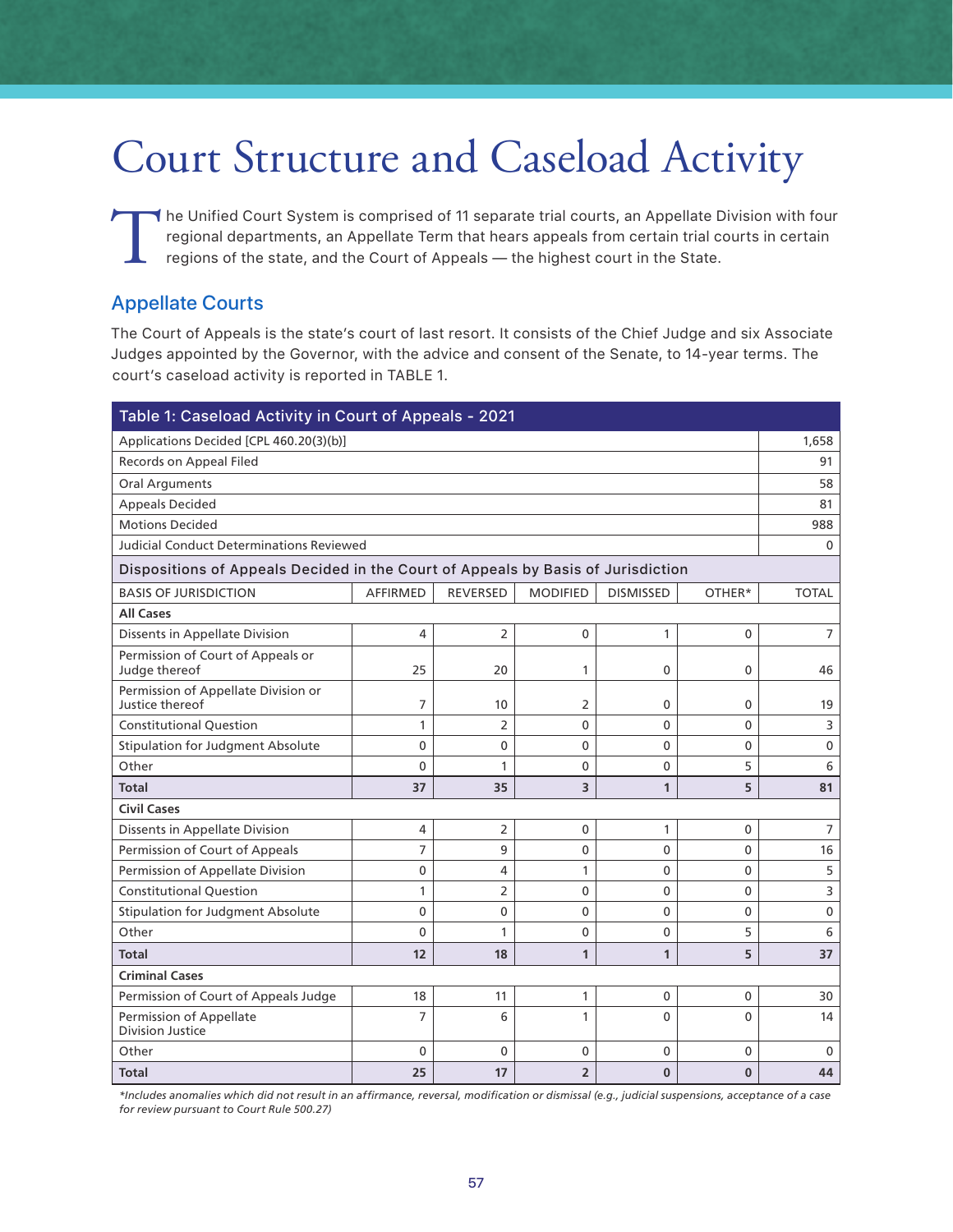## Court Structure and Caseload Activity

Below the Court of Appeals is the Appellate Division of State Supreme Court, a mid-level appellate court. The Presiding Justice and Associate Justices of the Appellate Division in each Judicial Department are designated by the Governor from among Justices elected to the Supreme Court. The Presiding Justices serve for the duration of the term for which they were elected to Supreme Court; the Associate Justices may serve terms of five years or of indeterminate length, depending on the seats they are appointed to fill. The Appellate Division's caseload activity is listed in TABLE 2.

| Table 2: Caseload Activity in the Appellate Division - 2021                              |                   |          |                    |          |            |          |                    |          |              |
|------------------------------------------------------------------------------------------|-------------------|----------|--------------------|----------|------------|----------|--------------------|----------|--------------|
|                                                                                          | <b>FIRST DEPT</b> |          | <b>SECOND DEPT</b> |          | THIRD DEPT |          | <b>FOURTH DEPT</b> |          | <b>TOTAL</b> |
|                                                                                          | Civil             | Criminal | Civil              | Criminal | Civil      | Criminal | Civil              | Criminal |              |
| <b>Records on Appeal Filed</b>                                                           | 1,630             | 650      | 2,655              | 529      | 856        | 306      | 596                | 489      | 7,711        |
| Disposed of before<br>argument or submission<br>(e.g., dismissed,<br>withdrawn, settled) | 1,924             | 135      | 2,981              | 322      | 746        | 112      | $\mathbf{0}$       | 0        | 6,220        |
| Disposed of after argument or submission:                                                |                   |          |                    |          |            |          |                    |          |              |
| Affirmed                                                                                 | 1,018             | 390      | 1,192              | 511      | 516        | 236      | 347                | 412      | 4,622        |
| Reversed                                                                                 | 296               | 31       | 460                | 62       | 88         | 15       | 104                | 50       | 1,106        |
| Modified                                                                                 | 263               | 74       | 249                | 75       | 104        | 19       | 122                | 51       | 957          |
| Dismissed                                                                                | 189               | 5        | 392                | 6        | 75         | 3        | 130                | 15       | 815          |
| Other                                                                                    | 14                | 10       | 93                 | 67       | 7          | 2        | 4                  | 16       | 213          |
| <b>Total Dispositions</b>                                                                | 3,704             | 645      | 5,367              | 1,043    | 1,536      | 387      | 707                | 544      | 13,933       |
|                                                                                          | <b>FIRST DEPT</b> |          | <b>SECOND DEPT</b> |          | THIRD DEPT |          | <b>FOURTH DEPT</b> |          | <b>TOTAL</b> |
| Oral Arguments*                                                                          | 1,365             |          | 1,655              |          | 531        |          | 727                |          | 4,278        |
| Motions Decided*                                                                         | 3,621             |          | 5,640              |          | 5,589      |          | 5,618              |          | 20,468       |
| Admissions to the Bar                                                                    |                   | 1,820    | 2,126              |          | 3,571      |          | 312                |          | 7,829        |
| Atty. Disciplinary<br>Proceedings Decided                                                |                   | 36       | 132                |          | 191        |          | 35                 |          | 394          |

*\*Not broken down by civil or criminal.*

Appellate Terms of the Supreme Court in the First and Second Judicial Departments hear appeals from civil and criminal cases originating in New York City's Civil and Criminal Courts. In the Second Department, the Appellate Terms also hear appeals from civil and criminal cases originating in District, City, and town and village Justice Courts. Justices are selected by the Chief Administrative Judge upon approval of the Presiding Justice of the appropriate Appellate Division. The Appellate Terms' caseload activity is listed in TABLE 3.

| Table 3: Caseload Activity in the Appellate Terms - 2021                              |                          |                   |       |                    |              |       |       |  |  |
|---------------------------------------------------------------------------------------|--------------------------|-------------------|-------|--------------------|--------------|-------|-------|--|--|
|                                                                                       |                          | <b>FIRST DEPT</b> |       | <b>SECOND DEPT</b> | <b>TOTAL</b> |       |       |  |  |
|                                                                                       | Civil                    | Criminal          | Total | Civil              | Criminal     | Total |       |  |  |
| <b>Records on Appeal Filed</b>                                                        | 66                       | 65                | 131   | 489                | 289          | 778   | 909   |  |  |
| Disposed of before argument<br>or submission (e.g., dismissed,<br>withdrawn, settled) | $\overline{\phantom{a}}$ | 11                | 11    | 343                | 111          | 454   | 465   |  |  |
| Disposed of after argument or submission:                                             |                          |                   |       |                    |              |       |       |  |  |
| Affirmed                                                                              | 57                       | 92                | 149   | 157                | 123          | 280   | 429   |  |  |
| Reversed                                                                              | 24                       | 13                | 37    | 110                | 42           | 152   | 189   |  |  |
| Modified                                                                              | 8                        | 3                 | 11    | 43                 | 8            | 51    | 62    |  |  |
| Dismissed                                                                             | 9                        | 4                 | 13    | 30                 | 7            | 37    | 50    |  |  |
| Other                                                                                 |                          |                   |       | 33                 | 3            | 36    | 37    |  |  |
| <b>Total Dispositions</b>                                                             | 99                       | 123               | 222   | 716                | 294          | 1,010 | 1,232 |  |  |
| Oral Arguments*                                                                       |                          |                   | 122   |                    | 333          |       |       |  |  |
| Motions Decided*                                                                      | 433<br>1,380             |                   |       |                    | 1,813        |       |       |  |  |

*\*Not broken down by civil or criminal.*